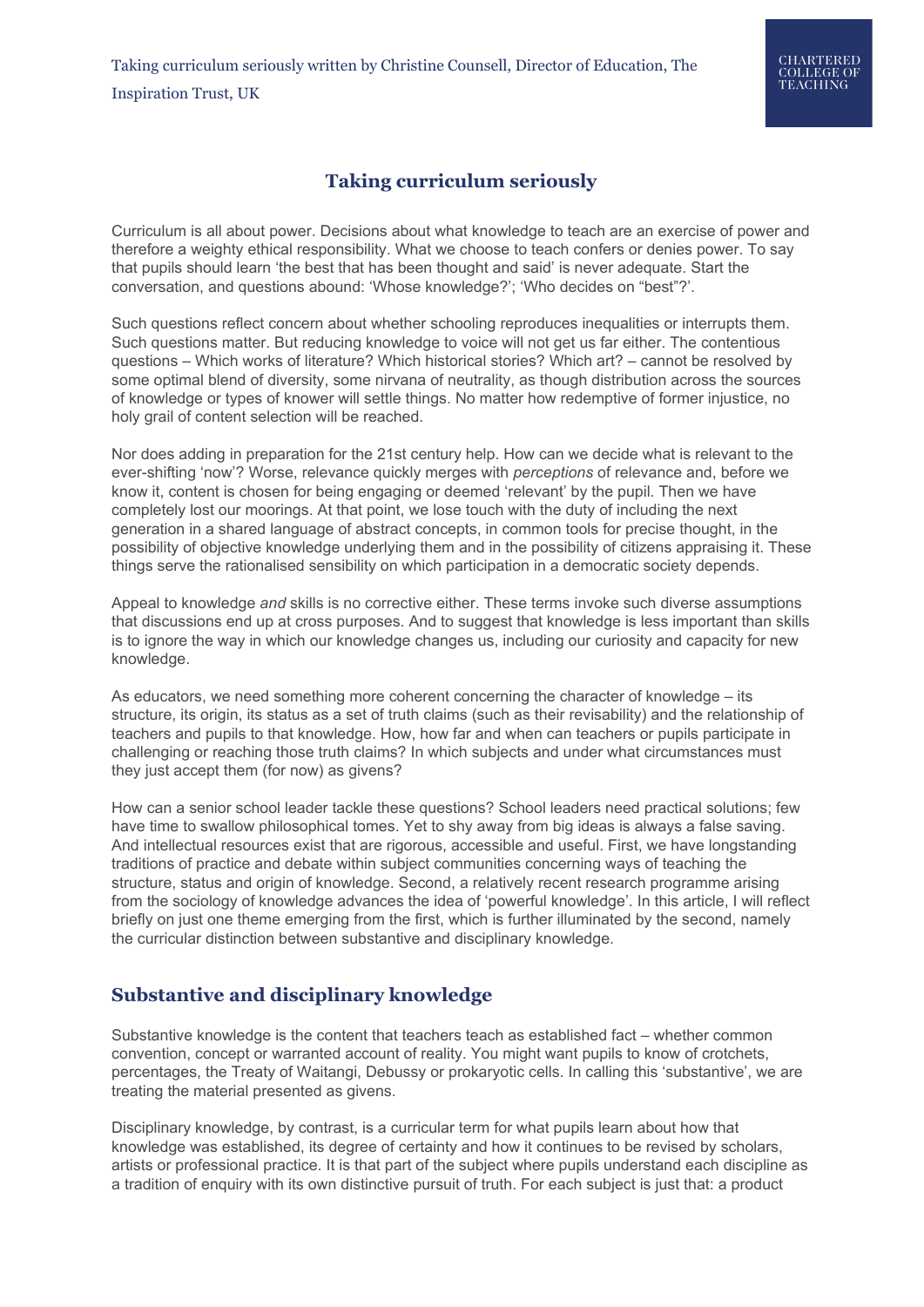and an account of an ongoing truth quest, whether through empirical testing in science, argumentation in philosophy/history, logic in mathematics or beauty in the arts. It describes that part of the curriculum where pupils learn about the conditions under which valid claims can be made, and associated conventions such as what constitutes evidence or argument in that subject.

In those subjects where content choices are potentially infinite and selections must be made, it is through due attention to the disciplinary dimension that pupils know that *what I teach is not all that there is.* In those subjects where truth is sought through argumentation, pupils learn that even the selection and juxtaposition of two facts in a narrative amount to an interpretation, and that interpretation can be conducted responsibly or irresponsibly, but never definitively. A successful history, geography, RE or literature curriculum, in which the disciplinary was visible, will leave pupils absolutely clear that *even the curriculum itself*, as they received it, was one such selection, and must not be confused with the whole domain.

This substantive–disciplinary distinction works to differing extents and in very different ways across subjects. The disciplinary dimension is barely relevant, for example, in school-level modern languages. Moreover, *how* it gains expression in a school curriculum varies widely. In history, pupils encounter historical scholarship in order to learn how historians participate in a social process of claim and counter-claim. But they can't read scholarship without being drawn into the argument themselves. The date of the Treaty of Versailles is a given. Many events before and after the Treaty of Versailles are givens. But attributions of cause, consequence or significance to the Treaty of Versailles are *not* givens. The humblest of Year 7 history essays is elementary training in argumentation and produces legitimately different conclusions. Moreover, teacher-led, subject-specific research traditions have explored multiple ways of doing this well by blending secure substantive with rich disciplinary knowledge so as to refine pupils' appreciation and practice of historical argument (e.g. Foster, 2013).

Is it the same in science? Not quite. The substantive and disciplinary distinction definitely holds. Pupils study scientific methods, understand degrees of certainty, conduct investigations. But in terms of pupils' relationship to those processes and conclusions, there are differences. At school level, conclusions are not normally 'up for grabs' by pupils in quite the way they are in philosophy, literature or history, where argumentation itself is the method. In other words, each school subject stands in a slightly different temporal relationship to its real-world cognate of scholarly and professional knowledge production.

Therefore, when schools talk about pupils 'being' artists, historians or scientists, they are rarely talking about the same thing across subjects. In some subjects, we see frequent knowledge production processes (composing and creating; arguing and judging). In others, even those full of practising and doing within subject skills, the balance tilts towards knowledge *re*production, with less open-ended interpretation (a reason to avoid conflating 'disciplinary' with 'skills'). This doesn't mean that disciplinary knowledge is less important where less is 'up for grabs'. It may just mean that pupils (for now) are learning more about how *others* have established truth claims. Even for a textbook or teacher to state, '*Scholars are unsure* whether trade in seventh-century Arabia…' is to show disciplinary attentiveness by modelling responsible claims.

All this matters in whole-school leadership. 'Substantive' and 'disciplinary' are illuminating categories not only for understanding curriculum but also for grasping the implications of curriculum for teaching and assessment. Regarding teaching, they help senior leaders to interpret teaching activities in the light of an object. Before one can apply research into the efficacy of (say) pair/group discussion, one needs to establish *what* is being taught. Failure to do this has caused untold problems. A world of difference exists between a paired discussion designed to practise a facet of open argument derived from a particular discipline and a paired discussion designed for learning substantive content. In one, the dialogue teaches a disciplinary process; in the other, the rationale is constructivist pedagogy. They cannot be appraised in the same way. Regarding assessment, an understanding of substantive and disciplinary would have seen senior leaders questioning the use of level descriptions for formative assessment years earlier than actually happened. Each subject has its own pattern and interplay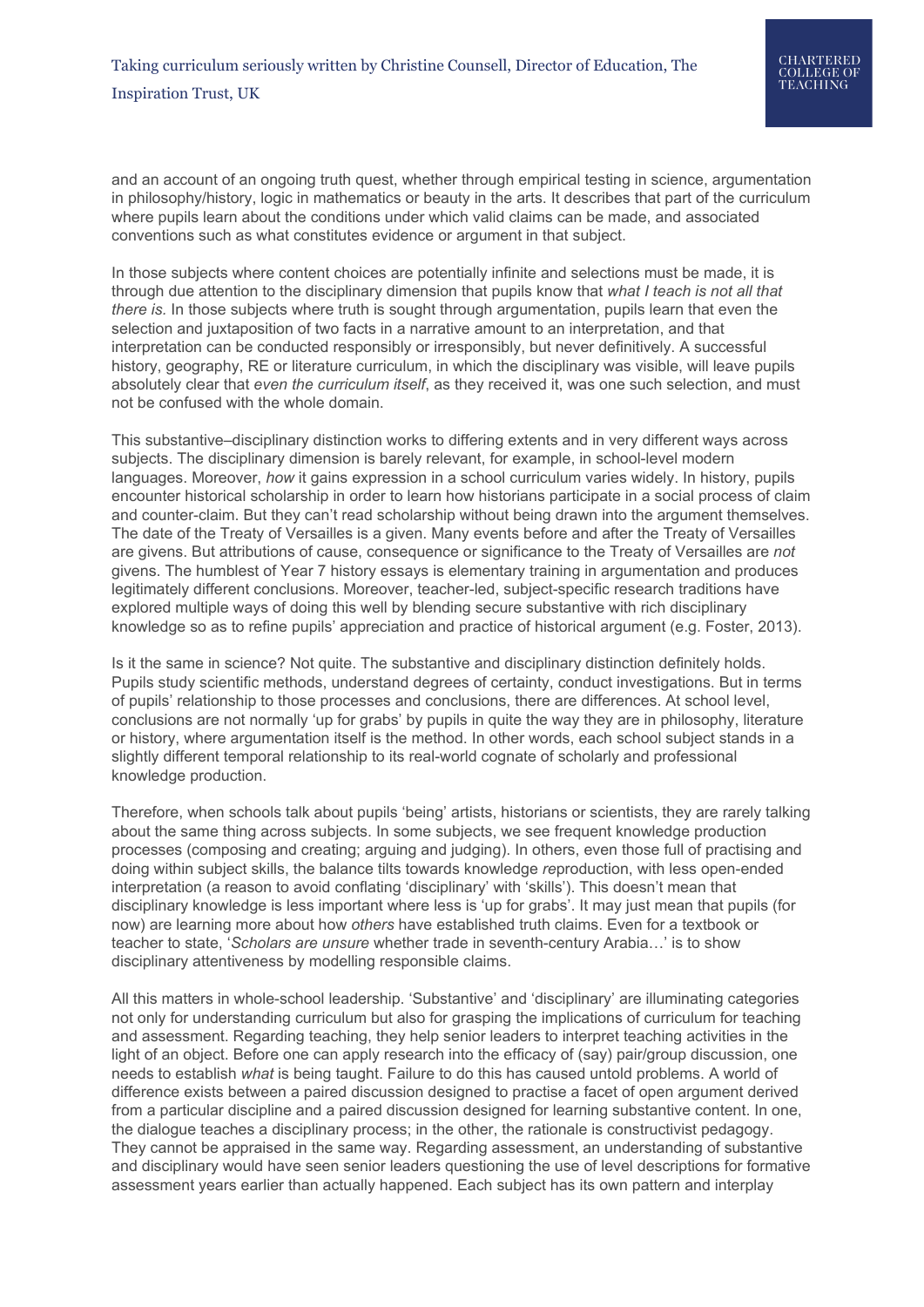between learning substantive content and engaging with its origins or processes. The practice of treating *progress* as mini-versions of level descriptions and GCSE mark schemes has dangerously distorted subject structures and journeys.

The expression 'knowledge-rich' curriculum is normally associated only with substantive knowledge. This is understandable given that we're emerging from an era in which mastering content was sidelined, even demonised, and given the attention now paid to research on the relationship between academic content knowledge and reading, on the vocabulary gap between advantaged and disadvantaged and on the role of knowledge in making subsequent learning possible (Willingham, 2017). But we cannot neglect the disciplinary dimension. This is achievable even in the primary phase. Our Year 4 pupils' questions show that they are fascinated by Mendeleev's cleverness in making the periodic table open and revisable, by van Leeuwenhoek's worries about the Royal Society taking his microscope seriously, by the questions that geographers ask about borders and boundaries.

## **Powerful knowledge**

The categories 'substantive' and 'disciplinary' are merely one cross-section of useful curriculum analysis but they are foundational. Their significance is further illuminated by a body of research within the sociology of knowledge that tackles education's knowledge question within a progressive agenda for social justice (Rata, 2016; Young, 2008). Associated with the concept of 'powerful knowledge', these theorists challenge the view that academic knowledge necessarily perpetuates disadvantage by remaining the preserve of the powerful forces that created it. Drawing on Durkheim, they argue that knowledge developed by academics in intellectual communities becomes independent of those socio-historical origins through its abstract and generalising tendencies. Because this specialised knowledge is not acquired or produced informally in everyday experience, entitlement to it through curriculum is vital (Young and Muller, 2016).

Not only does this knowledge offer the language of abstract concepts, but these precise concepts also become tools with which to imagine change. They enable humans to theorise possibility and think the un-thought (Wheelahan, 2010). To achieve this, a curriculum must enact processes of 'epistemic ascent' (Winch, 2013) by which concepts already understood by students are brought into new relations of abstraction and generality, giving the student yet more power to challenge, rethink and create. McPhail (2014) illustrates this with music. He explains how without epistemic understanding, pupils are restricted to subjective experience of music. Discussing the complex relationships between music's subjective and objective dimensions, McPhail shows how teachers can integrate students' ownership of music's affective power with access to knowledge fundamental to the conversations of the discipline.

While collaborating in building a trust-wide, knowledge-rich curriculum, we have found it useful to reflect on this body of work, not only regarding the power inherent in the abstractions of substantive knowledge, but also regarding each subject's disciplinary dimension. Powerful knowledge theorists emphasise that specialised knowledge is emergent, provisional and revisable through continuing social processes such as scholarly research and critique. For pupils to learn *how* knowledge is formed and changed distinguishes a knowledge-rich curriculum grounded in 'powerful knowledge' from one merely ossifying a canon. In a stark prediction of three futures, Young and Muller (2016) contrast a Future 1 in which knowledge is fixed and tied to the social context that produced it, and a Future 3 whose radical potential harnesses the fertile, generative qualities of knowledge to give all citizens access to intellectual tools for rational change.

This article scratches the surface of debates that school and system leaders cannot ignore. Given its implications for democracy, curriculum is a serious business. We must engage with its provenance and properties.